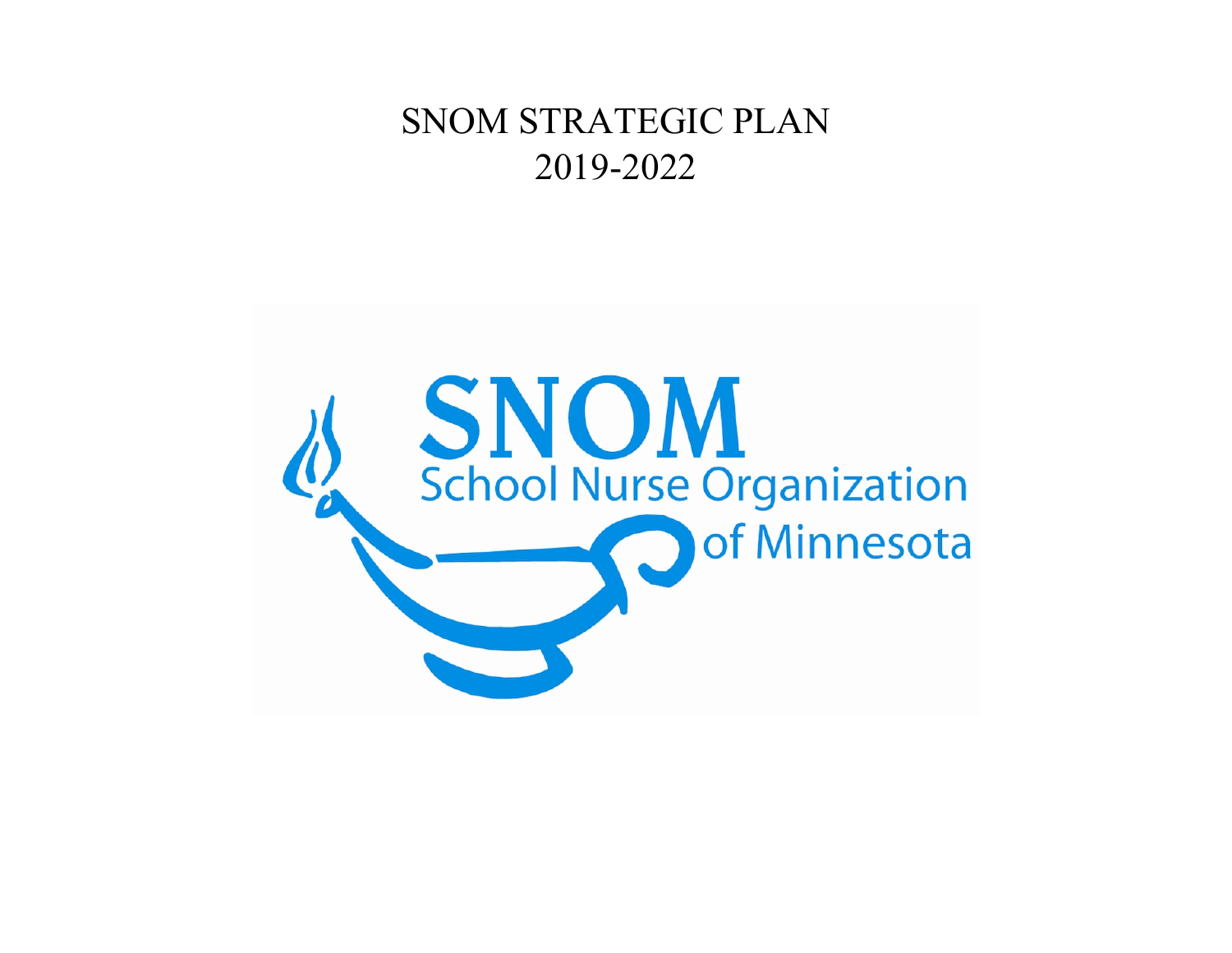# **School Nurse Organization of Minnesota Strategic Plan 2019-2020**

### **Mission**

The School Nurse Organization of Minnesota advances excellence in school nursing practice to promote student health for student success.

### **Vision**

The School Nurse Organization of Minnesota envisions student health for student success.

## **Core Values:** we base our core values on the following:

School nursing, a specialized practice of nursing, protects and promotes student health, facilitates optimal development, and advances academic success. School nurses, grounded in ethical and evidence-based practice, are the leaders that bridge healthcare and education, provide care coordination, advocate for quality student-centered care and collaborate to design systems that allow individuals and communities to develop their full potential. *From the National Association of School Nurses (February 2017)*

### **Executive Summary**

The Strategic Planning Committee consisted of SNOM Board members. This committee met 8 times over the course of a year. Input was obtained from the 2017 SNOM Fall Conference evaluations, discussion with members, evaluating what we have achieved in the past and where SNOM needs to go in the future.

### **Elevator Speech**

An important part of the strategic plan is how we communicate with others who and what SNOM is. An elevator speech is a clear, brief message or "commercial" about SNOM. It communicates who we are. It typically lasts about 30 seconds or the time it takes people to ride from the top to the bottom of a building in an elevator. The following could be included in this talk.

- We are a Minnesota organization and affiliated with the National School Nurse Organization
- SNOM's priorities
- SNOM's core values
- That SNOM is a welcoming organization to all Licensed School Nurses (LSN).
- That we are a family of professionals.
- What is unique about SNOM

Each SNOM Member should create their own elevator speech using the above information.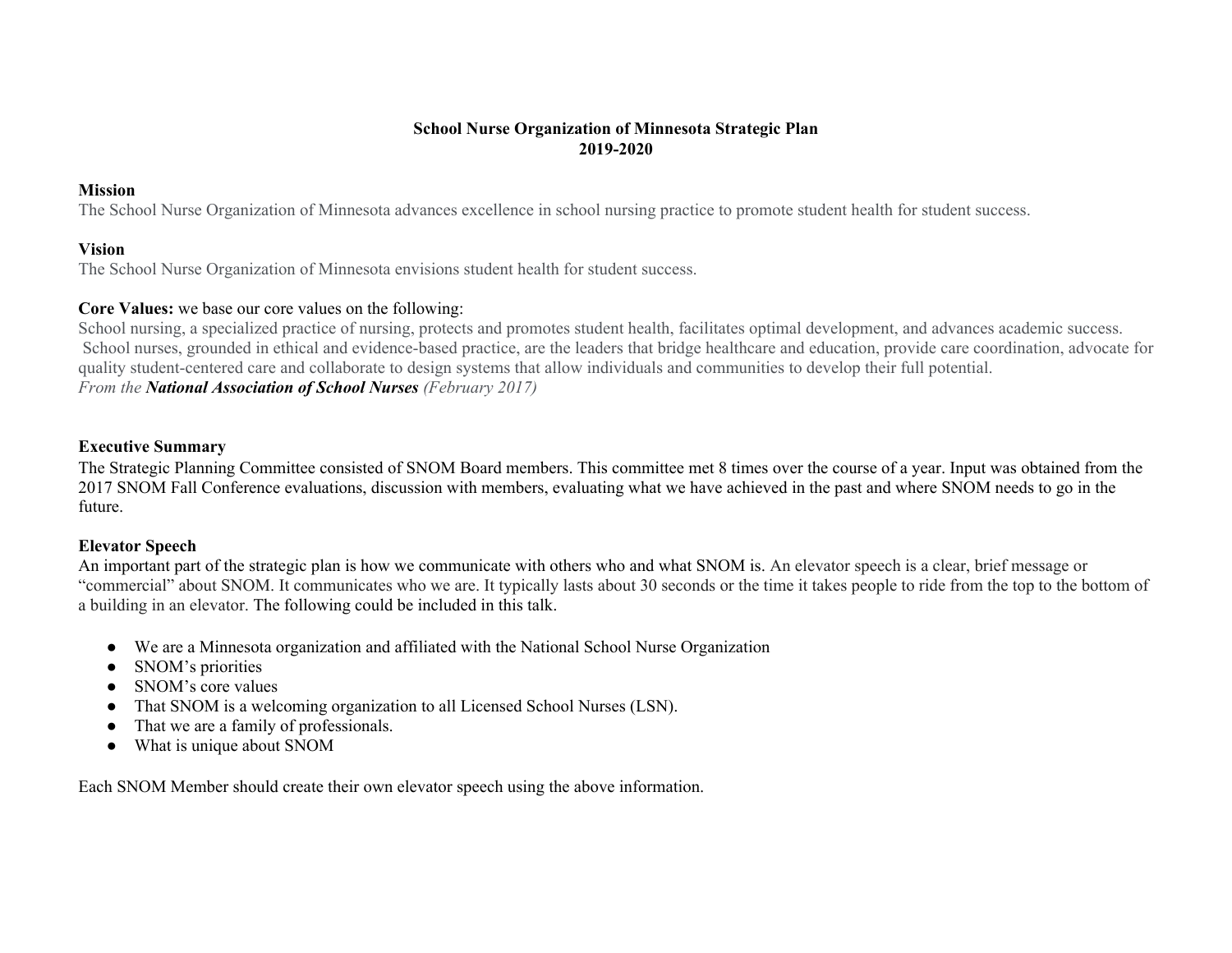#### **The Process**



Through the SWOT process the *Strengths, Weaknesses, Opportunities and Threats* of SNOM were identified. The Strategic Planning Committee used a wide lens to ascertain our strengths, weaknesses, threats, and the opportunity our organization has. These were then used as input to develop goals.

*Strengths*: areas that we are strong in and do well, or advantages and how we are identified.

- Web page
- Education
- Leadership
- Good process to relay information (listserv)
- NASN affiliate-unified
- Lobbyist contracted by SNOM
- Committees: SPED, Legislative, program committee, etc.
- Recognition of members
- ANCC for fall conference (2018)
- Good participation and recognition of value at conference and LSN Orientation
- Financially sound
- Only professional school nurse organization in the state.
- Strong bipartisanship relationship
- Consistent membership
- Connections with other lobbyist, presidents of other organizations, administrative organizations
- Member of Minnesota Nursing Community Policy Forum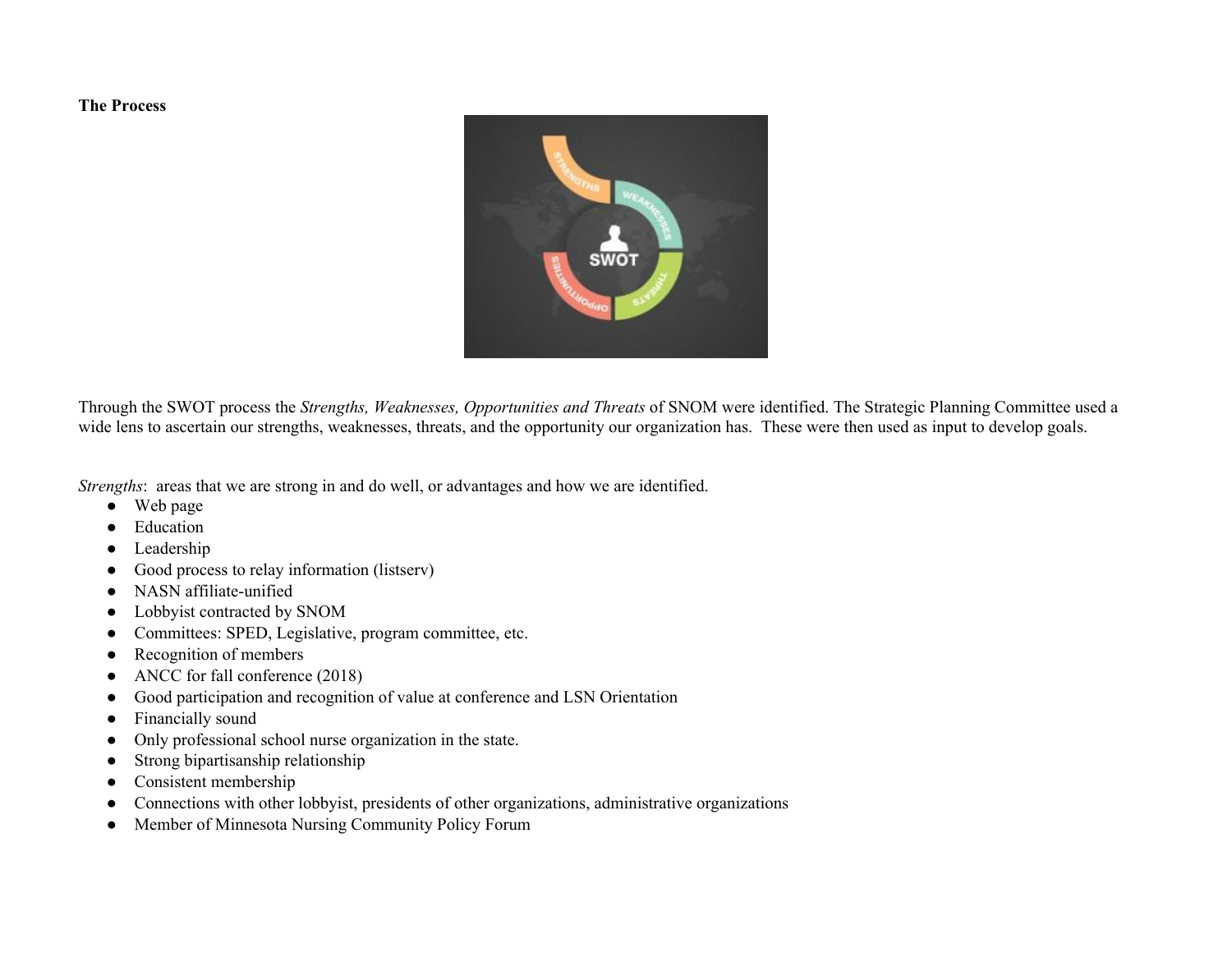*Weaknesses:* areas where we can improve in, areas to avoid and weaknesses that others see.

- Aging leadership
- LSNs want information and do not want to join SNOM/NASN
- MDE: support service coordinator is not a school nurse
- MDH: school nurse liaison has a very broad role
- Membership is stagnant
- Lack of membership participation in the organization
- Give away our practice/protect website
- Using Greater Metro meetings to get information out to nonmembers
- Consistent membership
- No uniformity of local public health agencies connected to schools
- Lack diversity in school nurses (gender, race)

*Opportunities:* The opportunities in MN and the community, what the current trends in nursing are, how technology has changed, government bodies changes, how to have schools recognize health services as a whole entity, changes in population served and how school nursing needs to change were discussed.

- Diverse state
- Mentorship program
- Role of ADN, LPN, and health assistance in our membership
- Increase LSN in schools
- To connect with other related services: SW, Psych, counselors
- Partner with higher education institutions for school nursing
- Using our NASN resources
- Increase our volunteers/ sign up on web
- How can we engage with MDE and MDH
- Link SNOM's web page with NASN
- Support data collection for annual state reports
- Scholarships to advance nursing research
- Increase connections with other lobbyist, presidents of other organizations, administrative organizations
- Greater Metro
- Connect with MDH with roadmaps of health informatics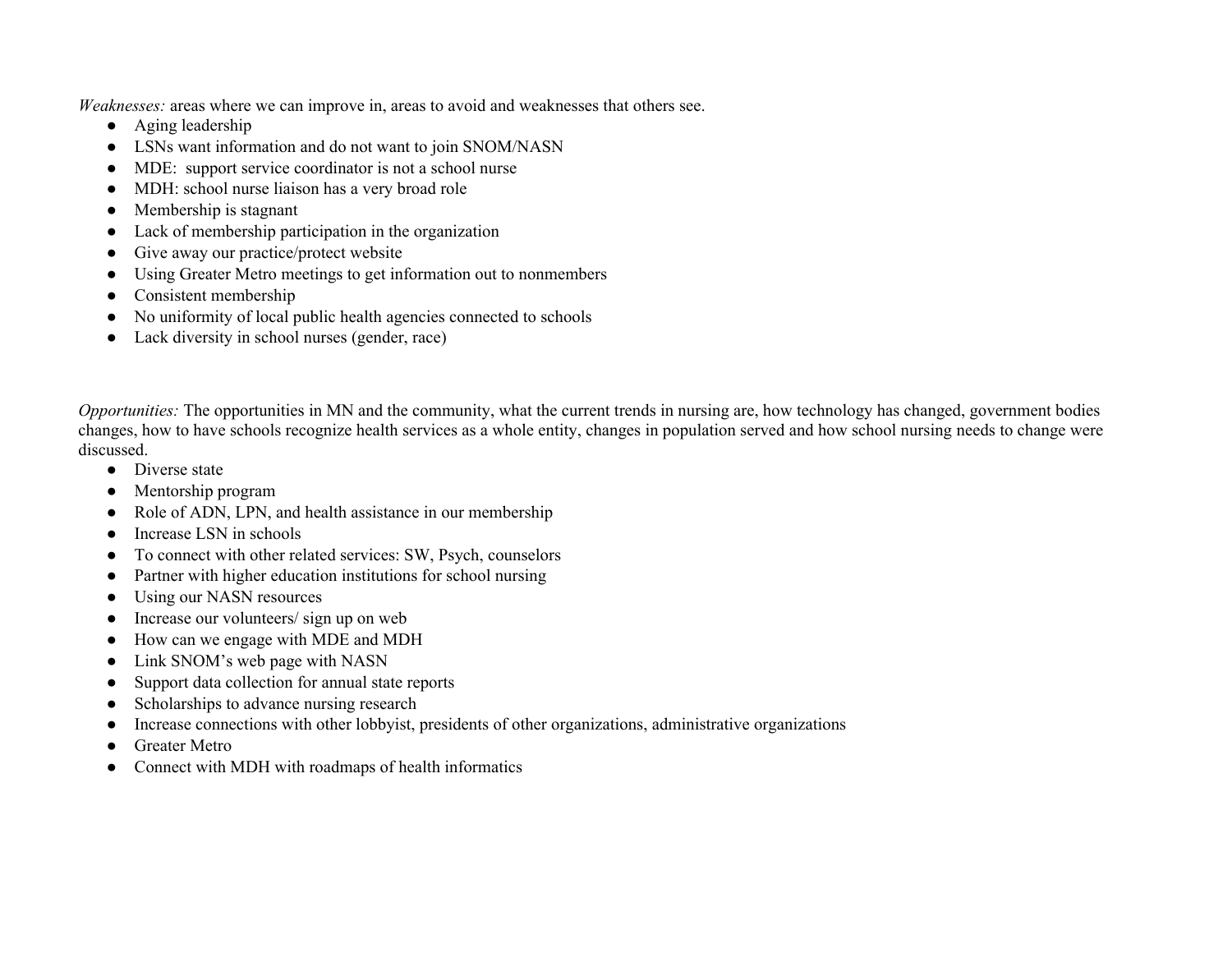*Threats:* Threats to our organization and LSNs.

- Administration wanting to decreasing LSN positions in districts
- Lack of volunteers
- MDE Support Service Coordinator is a SW and does not understand the LSN role.
- Anyone in the health office is a nurse
- Health services is not a focus in education
- Lack of state reporting system
- To bring Associates, LPN, unlicensed assistive personnel into membership
- Diverse state: Rural and urban
- Special interests undercutting the LSN scope of practice (Diabetes, asthma, etc.)
- Legislators reactive to issues

# **Summary**

Through the review of the evaluations from the 2017 SNOM Fall Conference, trends in nursing, evaluation of governing bodies, SNOM's relationship with other organizations, demographics and data, the strategic planning committee identified 4 goals for SNOM. They are included as follows with strategies, implications, implementation, timeline, evaluation process, and accountability.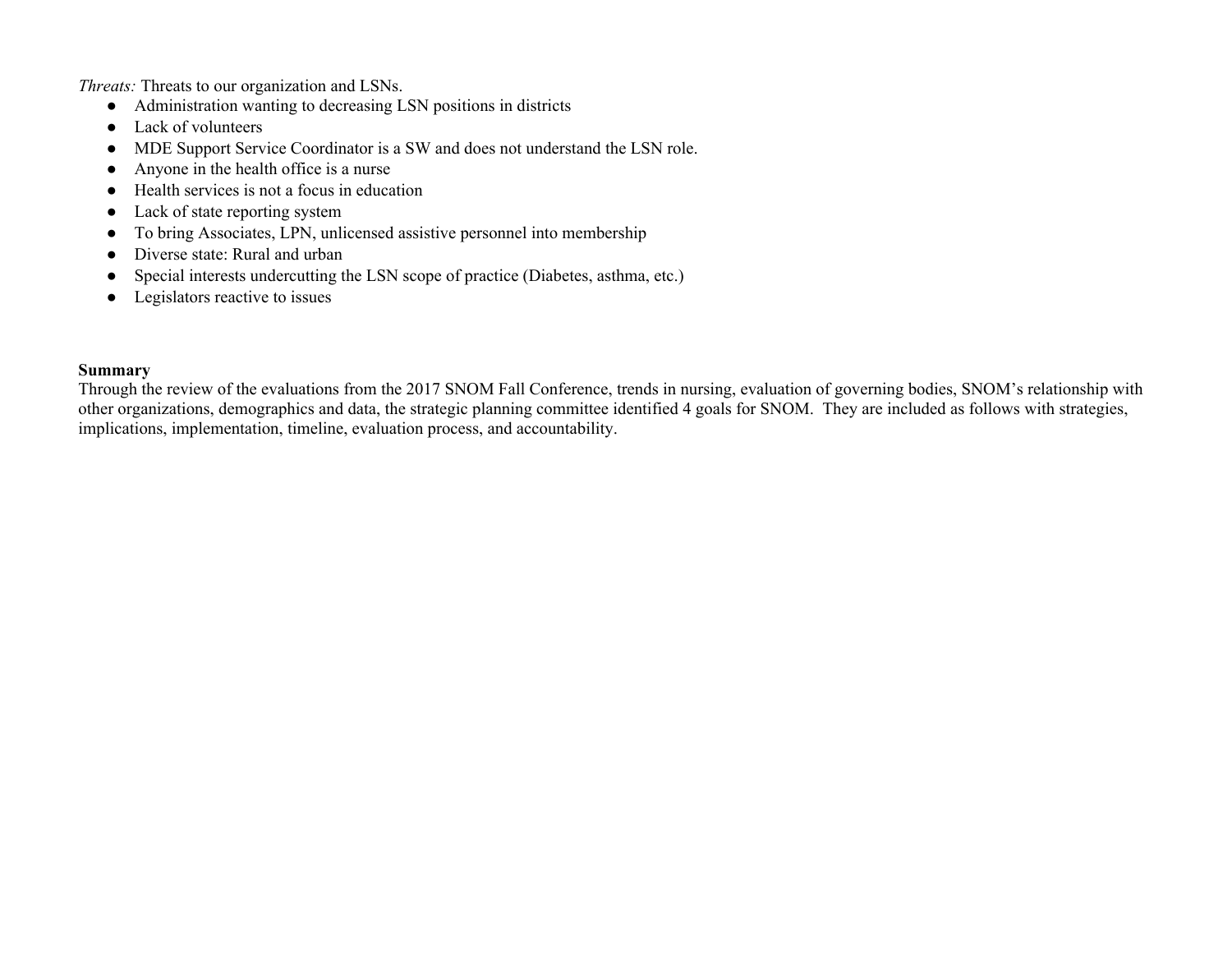# **GOALS**

# **Goal #1**

*Develop connections and partnerships with organizations that promote student health.*

| <b>Strategy</b>                                                                                                                         | <b>Implications</b>                                                                                                                                                                               | Implementation                                                                                                                                                                                                                         | <b>Timeline</b>                                                                                                      | <b>Evaluation</b><br>process                                                                                                                                                                 | <b>Accountability</b>                                                           |
|-----------------------------------------------------------------------------------------------------------------------------------------|---------------------------------------------------------------------------------------------------------------------------------------------------------------------------------------------------|----------------------------------------------------------------------------------------------------------------------------------------------------------------------------------------------------------------------------------------|----------------------------------------------------------------------------------------------------------------------|----------------------------------------------------------------------------------------------------------------------------------------------------------------------------------------------|---------------------------------------------------------------------------------|
| Promote school nurse<br>relationships with<br>legislators.                                                                              | Legislators actively<br>seek SNOM's input<br>on legislation.<br>Legislative<br>Committee will be<br>included on<br>developing language<br>for bills with<br>legislators when<br>they are written. | The Legislative Committee will<br>develop key ways to be identified as an<br>organization that must be contacted<br>and/or notified of bills that involve<br>student health.<br>Meetings with SNOM's Lobbyist.                         | Prior to<br>formation of<br>bills                                                                                    | At the end of each<br>legislation session<br>to evaluate timing<br>and involvement of<br>SNOM.                                                                                               | Legislative<br>Committee                                                        |
| Develop a presentation<br>with the focus to<br>educate school<br>administration in the<br>role of the Licensed<br>School Nurse.         | Increase<br>understanding of the<br>value of the LSN's<br>role at the<br>administrative level.<br>Build branding and<br>visibility.                                                               | The presentation(s) developed will be<br>available on the SNOM Web page.<br>Use of common language.                                                                                                                                    | Printable<br>materials by<br>January<br>2020<br>Promote<br>continually                                               | Publications<br>completed.<br>Request of<br>membership how<br>the publications<br>have been used.                                                                                            | Information-<br>Technology<br>Committee<br><b>Public Relations</b><br>Committee |
| Develop skills within<br>our school nurse<br>leaders to articulate, in<br>educational terms, the<br>role and value added<br>of the LSN. | School Nurses will<br>have the information<br>and develop skills to<br>articulate their role<br>and for the health<br>and education of<br>students.<br>Build branding and<br>visibility.          | Each LSN will know how to develop<br>an elevator speech to promote the<br>practice of school nursing.<br>Use of common language.<br>SNOM to request LSNs to share their<br>elevator speech via Listserv, wordle or<br>other responses. | November<br>$2019$ at the<br>annual<br><b>SNOM</b><br>meeting to<br>introduce<br>the use of an<br>elevator<br>speech | Language added to<br>2020 SNOM Fall<br>Conference will<br>include two<br>questions regarding<br>development and<br>use of their<br>personal elevator<br>speech to promote<br>school nursing. | <b>Executive Committee</b><br><b>Fall Conference</b><br>Committee               |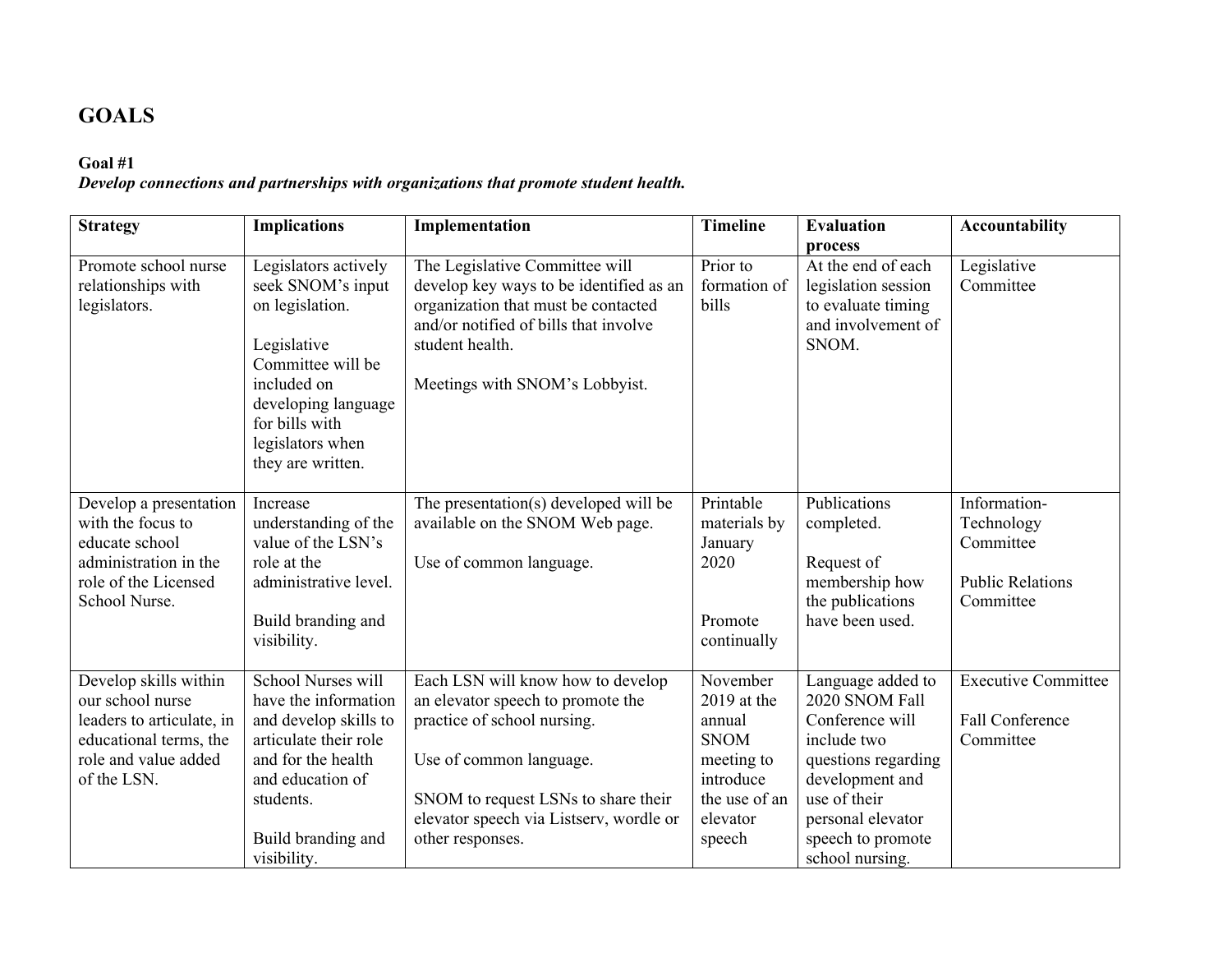|                                                                                                                                       |                                                                                                | At Fall Conference in 2020, to create a<br>word wall of elevator speeches to be<br>displayed.                                                                |                                                                                                                         |                                                                                                 |                                                                                            |
|---------------------------------------------------------------------------------------------------------------------------------------|------------------------------------------------------------------------------------------------|--------------------------------------------------------------------------------------------------------------------------------------------------------------|-------------------------------------------------------------------------------------------------------------------------|-------------------------------------------------------------------------------------------------|--------------------------------------------------------------------------------------------|
| <b>Utilize NASN</b><br>resources to update<br>SNOM publications<br>that promote the<br>profession of School<br>Nursing.               | SNOM has current<br>promotional<br>resources.                                                  | Executive Committee to appoint a task<br>force to review and update SNOM's<br>publications.<br>Review and update SNOM's School<br>Nurse marketing materials. | Task force<br>appointed<br>by 2020<br>January<br>2021.<br>Yearly<br>review the<br>status of<br>promotional<br>materials | Materials<br>completed and<br>available for use.                                                | Task force<br><b>Executive Committee</b>                                                   |
| Share publications<br>with MEA (MN<br>Education<br>Association), School<br>Administrators,<br>SNOM Lobbyist, and<br>MN School Boards. | Inclusivity on<br>developing language<br>for bills with<br>legislators as they<br>are written. | Electronically mail these publications<br>to key contacts within the stated<br>organizations.<br>Distribute publications in meetings<br>with legislators.    | January<br>2021                                                                                                         | Count the number<br>of contacts and<br>material delivered.                                      | <b>Public Relations</b><br>Committee<br>Legislative<br>Committee<br><b>Executive Board</b> |
| Establish quarterly<br>meetings with the<br>related service liaison<br>at MDH and MDE.                                                | Better relationships<br>and communication<br>with agencies.                                    | President to call and schedule regular<br>meetings with related services liaisons.                                                                           | Fall 2019                                                                                                               | President includes<br>the status of these<br>meetings at each<br><b>SNOM Member</b><br>Meeting. | President                                                                                  |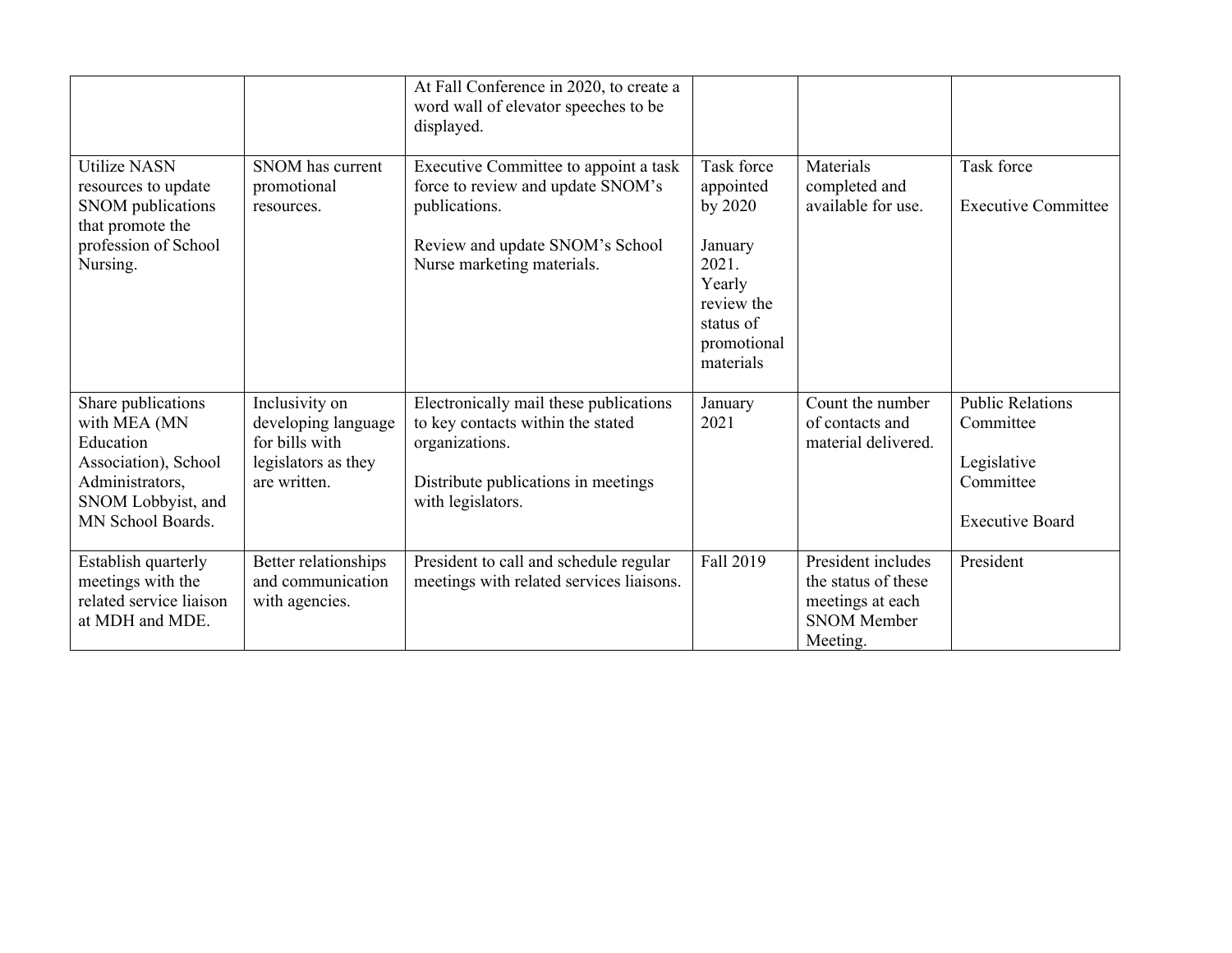# **Goal #2**

# *Integrate the Framework for 21st Century School Nursing Practice into Minnesota Schools.*

The Framework consists of 5 pillars:

- 1. Care Coordination
- 2. Leadership
- 3. Quality Improvement
- 4. Community of health
- 5. Students

| <b>Strategy</b>                                                                                   | <b>Implications</b>                                                                                                                                                                           | Implementation                                                                                                                                                                                                                                                                                                 | <b>Timeline</b>                        | <b>Evaluation</b>                                                                                                                                                                                                                            | Accountability                                                                                            |
|---------------------------------------------------------------------------------------------------|-----------------------------------------------------------------------------------------------------------------------------------------------------------------------------------------------|----------------------------------------------------------------------------------------------------------------------------------------------------------------------------------------------------------------------------------------------------------------------------------------------------------------|----------------------------------------|----------------------------------------------------------------------------------------------------------------------------------------------------------------------------------------------------------------------------------------------|-----------------------------------------------------------------------------------------------------------|
| Educate membership<br>on the Framework for<br>2st Century School<br>Nursing Practice.             | Develop an<br>awareness in<br>membership.<br>Members are<br>knowledgeable and<br>can utilize the<br>framework.<br>Raises the standard<br>of practice of school<br>nurses around the<br>state. | Present the framework at the 2020 Fall<br>Conference at a 45-50-minute session.<br>Develop a Facebook page for<br>communication and to bring<br>awareness.<br>Members are encouraged utilize the<br>framework.<br>Reserve time at each SNOM Fall<br>Conference for SNOM Leadership to<br>share pertinent data. | <b>Fall 2020</b><br>Ongoing<br>Ongoing | process<br>The 21 <sup>st</sup> Century<br>Framework<br>language is<br>included in the<br>fall conference<br>brochure<br>Presentation at<br>the fall<br>conference in<br>2020 is<br>completed.<br>Facebook page<br>up and being<br>utilized. | <b>Fall Conference</b><br>Committee<br><b>Executive Board</b><br><b>Public Relations</b><br>Committee     |
| Promote the resources<br>NASN has developed<br>to educate SNOM<br>Membership on the<br>framework. | LSNs able to better<br>articulate the scope<br>of the LSN role.                                                                                                                               | Monthly updates during the school<br>year are done via social media.<br>Utilize the listserv, conference, NASN<br>resources.                                                                                                                                                                                   | <b>Fall 2020</b><br>Ongoing            | Social Media<br>activity.                                                                                                                                                                                                                    | Executive<br>Committee<br>Information-<br>Technology<br>Committee<br><b>Public Relations</b><br>Committee |
| Utilize the framework<br>for the evaluation                                                       | Update the<br>evaluation process                                                                                                                                                              | A new application process to be<br>developed using the framework.                                                                                                                                                                                                                                              | Awards<br>2020                         | The $21st$ Century<br>Framework is                                                                                                                                                                                                           | Awards<br>Committee                                                                                       |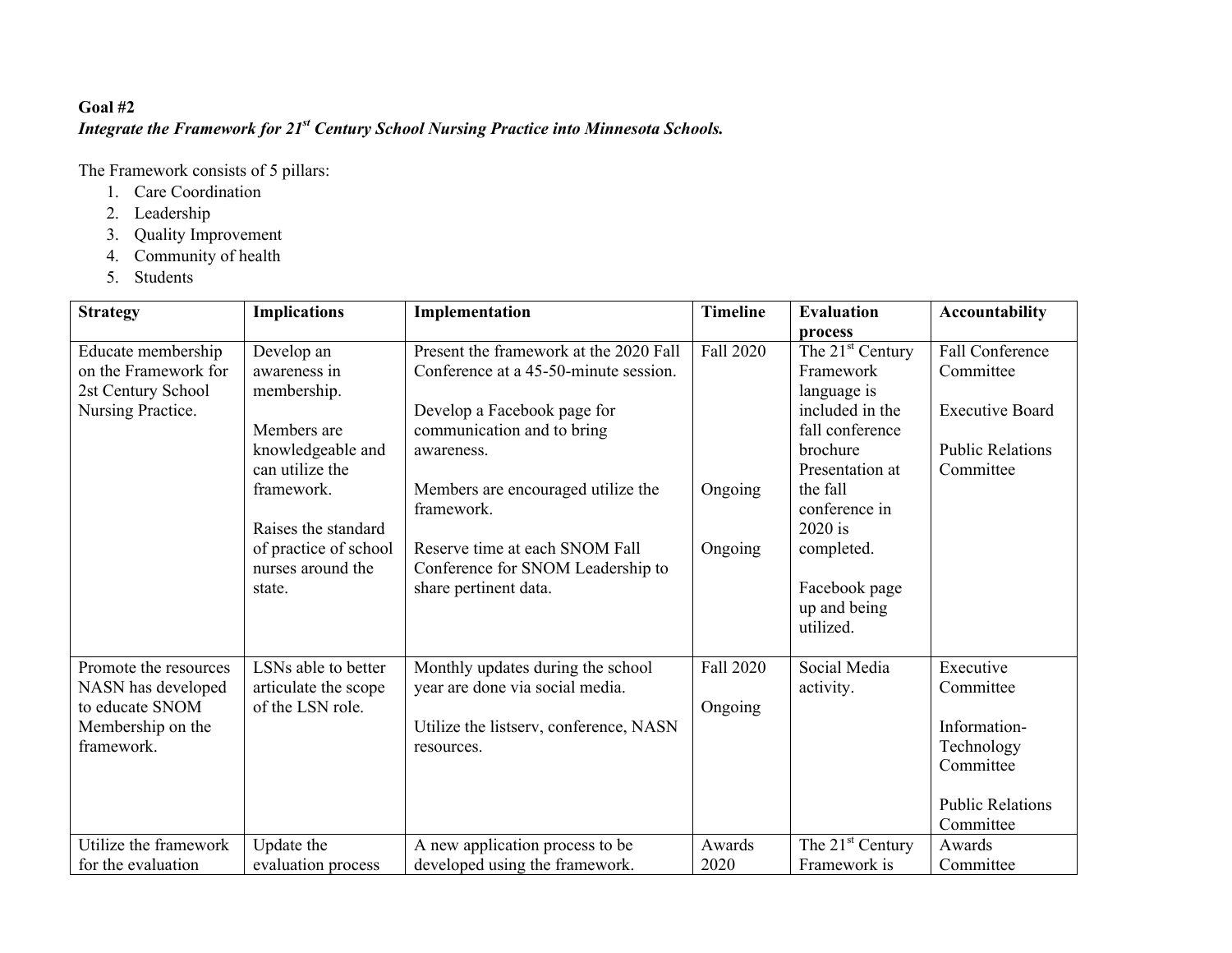| process for SNOY and   of School Nurse |                    |  | used to determine |  |
|----------------------------------------|--------------------|--|-------------------|--|
| SNAY.                                  | Practice.          |  | the SNOY and      |  |
|                                        |                    |  | SNAY.             |  |
|                                        | Applicants utilize |  |                   |  |
|                                        | the framework in   |  |                   |  |
|                                        | their application  |  |                   |  |
|                                        | process.           |  |                   |  |
|                                        |                    |  |                   |  |
|                                        |                    |  |                   |  |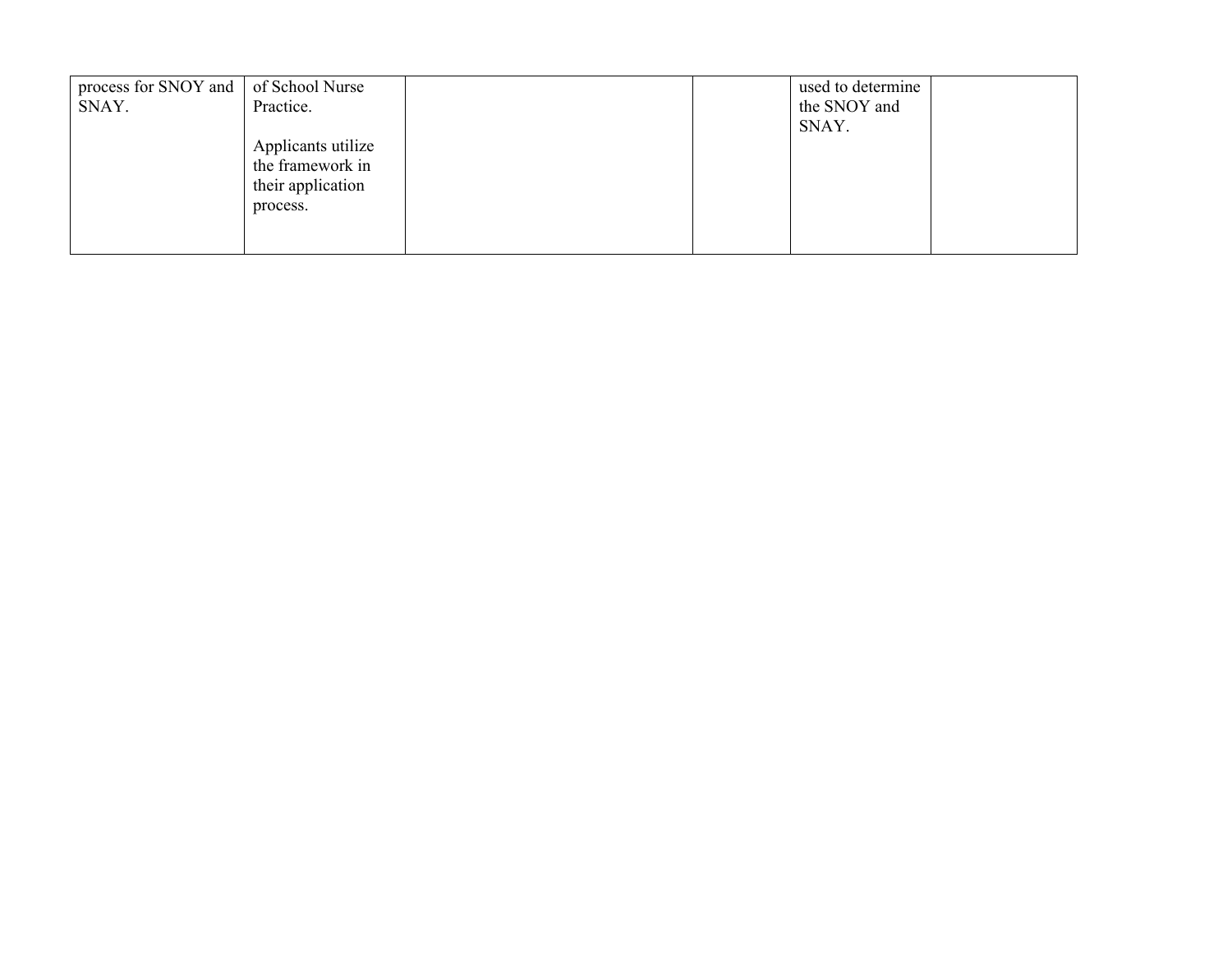# **Goal #3** *Enhance membership in SNOM and promote the leadership skills of SNOM members.*

| <b>Strategy</b>       | <b>Implications</b>  | Implementation                                              | <b>Timeline</b> | <b>Evaluation process</b>     | Accountability     |
|-----------------------|----------------------|-------------------------------------------------------------|-----------------|-------------------------------|--------------------|
| Develop, educate, and | Members feel         | Increase use of social media and other                      | <b>May 2020</b> | Membership                    | PR Committee       |
| promote the use of    | connected.           | tools for communication.                                    |                 | increased by 10% by           |                    |
| communication tools.  |                      |                                                             |                 | 2023.                         | Technology         |
|                       |                      | Review and update the SNOM                                  | May 2020        |                               | Committee          |
|                       |                      | Membership materials.                                       |                 |                               |                    |
|                       |                      |                                                             |                 |                               |                    |
|                       |                      | Identify social media champion to<br>educate SNOM Board and | May 2020        |                               | Executive<br>Board |
|                       |                      | membership.                                                 |                 |                               |                    |
|                       |                      |                                                             |                 |                               |                    |
| Promote the benefits  | Create excitement in | Messages regarding benefits of                              | 2020 and        | Members voice                 | Executive          |
| of SNOM               | SNOM members.        | membership are sent out quarterly on                        | ongoing         | satisfaction via              | Board              |
| membership.           |                      | the Listserve.                                              |                 | survey.                       |                    |
|                       |                      |                                                             |                 |                               |                    |
|                       |                      |                                                             |                 |                               |                    |
| <b>Increase SNOM</b>  | SNOM membership      | Encourage SNOM members to offer                             | Ongoing         | Increase                      | Membership         |
| Membership.           | will grow.           | schools of Nursing preceptor                                |                 | membership by 10%<br>by 2023. | Committee          |
|                       |                      | opportunities in MN schools.                                |                 |                               | <b>SNOM Board</b>  |
|                       |                      | SNOM to evaluate aligning                                   |                 |                               |                    |
|                       |                      | membership with NASN's member                               |                 |                               | Vice President     |
|                       |                      | bylaws.                                                     |                 |                               |                    |
|                       |                      |                                                             |                 |                               |                    |
|                       |                      | Investigate other states strategies for                     |                 |                               |                    |
|                       |                      | increasing membership.                                      |                 |                               |                    |
|                       |                      |                                                             |                 |                               |                    |
|                       |                      | Encourage members to use SNOM's                             |                 |                               |                    |
|                       |                      | elevator speech when promoting                              |                 |                               |                    |
|                       |                      | School Nursing.                                             |                 |                               |                    |
|                       |                      | A SNOM representative at Greater                            |                 |                               |                    |
|                       |                      | Metro will acknowledge those present                        |                 |                               |                    |
|                       |                      | who are SNOM members.                                       |                 |                               |                    |
| Feedback requested    | Satisfied members.   | Add questions to SNOM conference                            | Fall 2020       | Members and                   | Education          |
| from membership on    |                      | evaluations that relate to the benefits                     |                 | attendees at                  | Committee:         |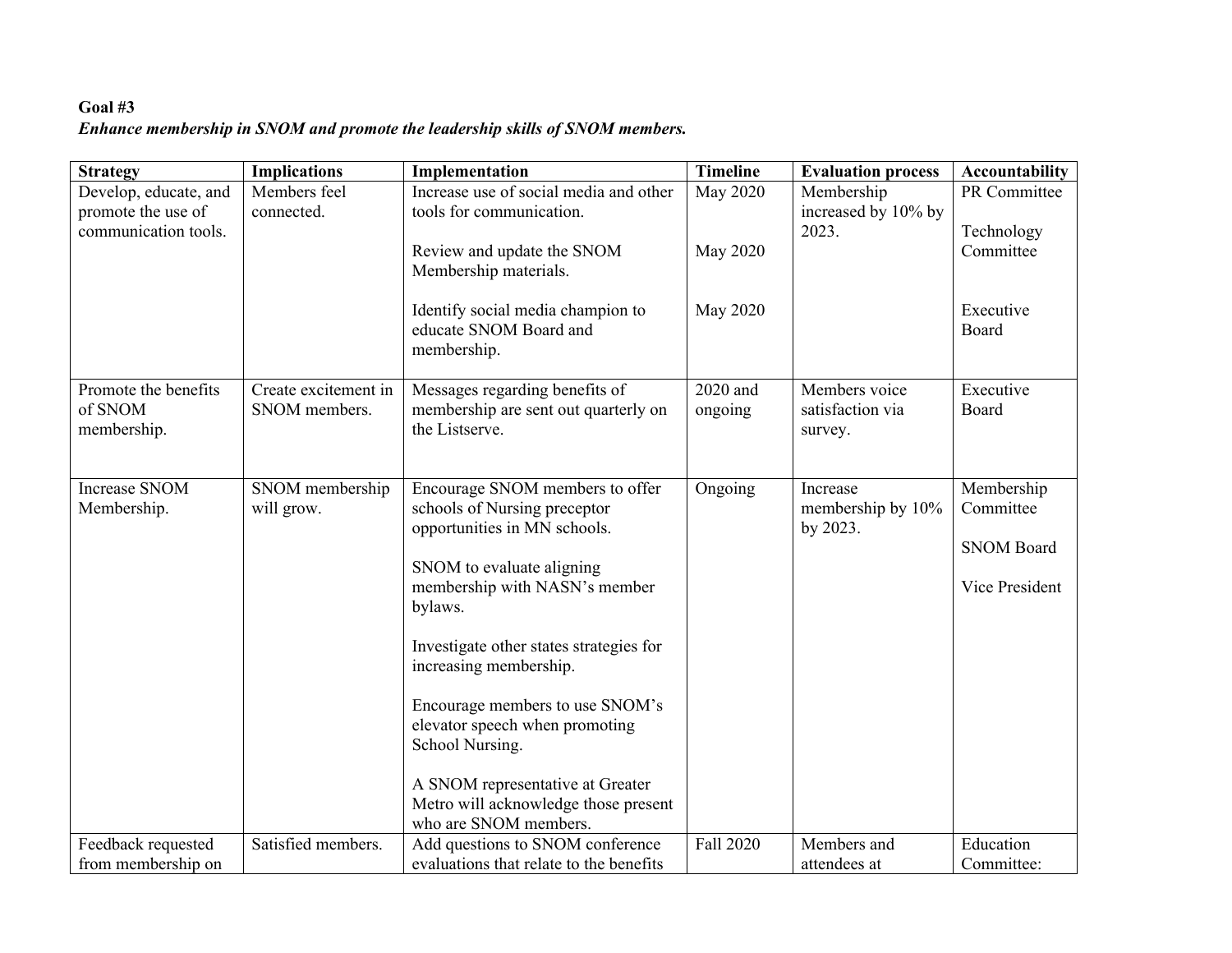| needs/wants.          |                     | of belonging to SNOM, what can     |             | conferences give    | <b>LSN</b>      |
|-----------------------|---------------------|------------------------------------|-------------|---------------------|-----------------|
|                       |                     | SNOM improve in, and what topics   |             | feedback on         | Orientation and |
|                       |                     | would membership like to see added |             | questions asked.    | Fall            |
|                       |                     | to conferences.                    |             |                     | Conference      |
| <b>Encourage SNOM</b> | Build leadership in | Recruits committee members.        | Ongoing     | Vacancies on        | All             |
| members and promote   | SNOM.               |                                    |             | committees filled.  | Committees      |
| leadership skills     |                     | Extend personal invitations to     |             |                     |                 |
|                       | Connect LSNs in     | members on attendance to SNOM      |             | Committees contain  |                 |
|                       | Minnesota.          | Board meetings.                    |             | more than one       | All             |
|                       |                     |                                    |             | member.             | Committees      |
|                       |                     | Extend personal invitations to     |             |                     |                 |
|                       |                     | members to become involved in      |             |                     | All             |
|                       |                     | SNOM.                              |             |                     | Committees      |
|                       | Establish           |                                    |             |                     |                 |
|                       | relationships in    | Develop a statewide mentorship     | August 2023 | Mentorship program  | Education       |
|                       | which an            | program.                           |             | completed.          | Committee       |
|                       | experienced LSN     |                                    |             |                     |                 |
|                       | helps to guide      | Train members on the mentorship    |             | Mentorship program  | Executive       |
|                       | another LSN who     | program.                           |             | training completed. | Board           |
|                       | may have less       |                                    |             |                     |                 |
|                       | experience or       | Promote the use of School Nurse's  |             |                     |                 |
|                       | knowledge in school | elevator speech.                   |             |                     |                 |
|                       | nursing.            |                                    |             |                     |                 |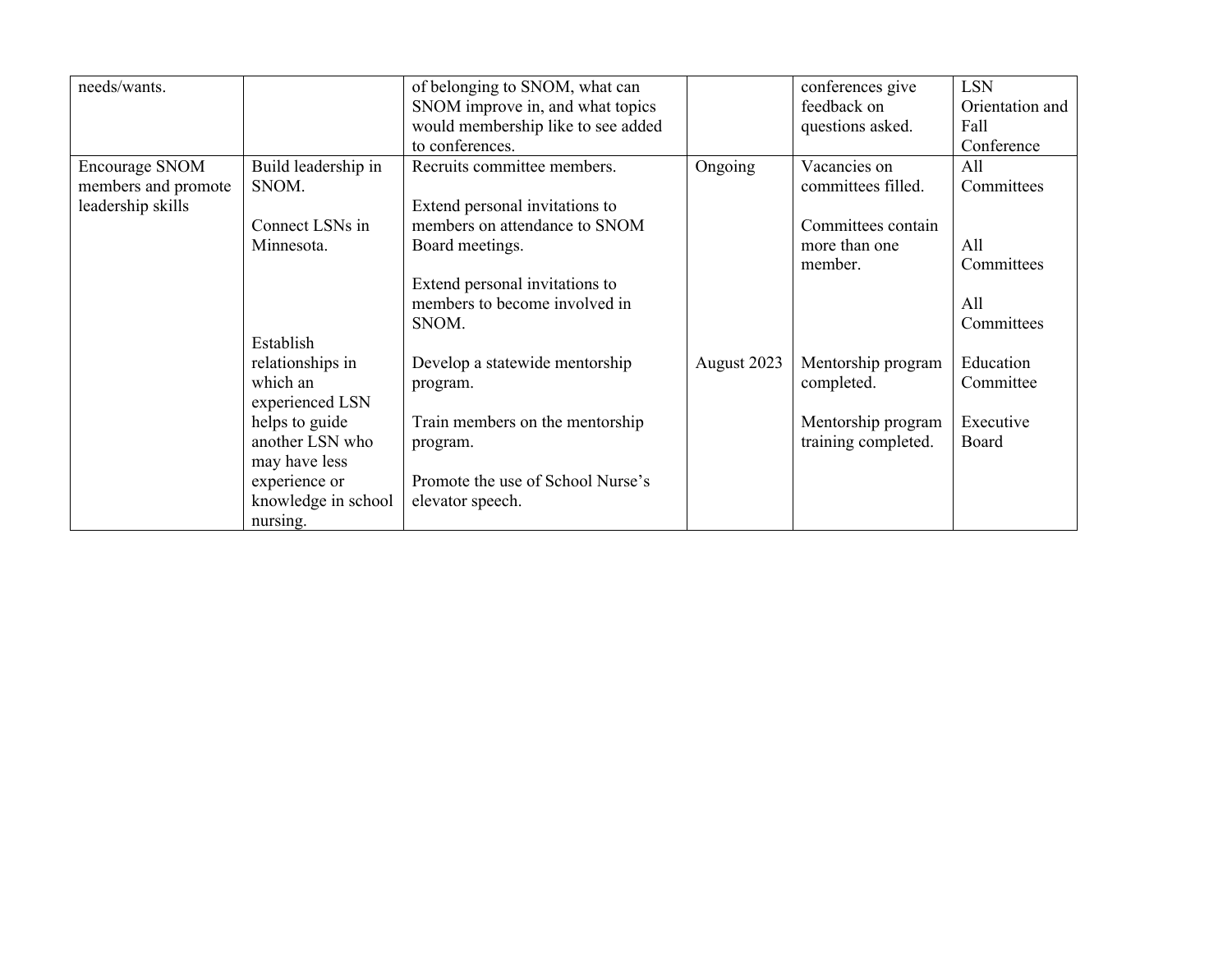# Goal #4 **Advocate for collection of statewide data connected to student health and school health services.**

| <b>Strategy</b>        | <b>Implications</b>  | Implementation                         | <b>Timeline</b>  | <b>Evaluation process</b> | Accountability   |
|------------------------|----------------------|----------------------------------------|------------------|---------------------------|------------------|
| Collaborate with       | Improve ease of data | Approach MDH and MDE to share          | January 2020-    | Accurate data             | Legislative      |
| outside agencies to    | reporting for        | current data with SNOM.                | next legislative | collection for $>50\%$    | Committee        |
| collect statewide data | districts.           |                                        | session.         | of districts as           |                  |
| connected to school    |                      | SNOM to share data received from       |                  | determined by             | Executive        |
| health services.       |                      | MDH and MDE with legislators.          |                  | SNOM.                     | Board            |
|                        |                      | Establish a committee to work on       |                  |                           | Research         |
|                        |                      | accurate data collection of health     |                  |                           | Committee        |
|                        |                      | services in MN schools.                |                  |                           |                  |
| Legislative effort for | Accurate date on     | Create a policy brief on the state of  | 2020             | Legislative action        | Legislative      |
| state wide reporting   | health services      | school health in MN.                   |                  | to require reporting.     | Committee        |
| requirements           | provided in          |                                        |                  |                           |                  |
| connected to student   | Minnesota Schools.   | Form alliances with state legislators. |                  |                           | Lobbyist         |
| health and health      |                      |                                        |                  |                           |                  |
| services staffing.     |                      | Work with SNOM Lobbyist.               |                  |                           |                  |
| Promote SNOM           | Data collected can   | Electronic notification to members     | Annually per     | NASN data report          | <b>NASN</b>      |
| <b>School Nurses</b>   | be used to develop   | and non-members of NASNs request       | <b>NASNs</b>     | received by MN            | Director         |
| collecting data for    | future goals.        | for data.                              | timeline         | Director.                 |                  |
| NASN.                  |                      |                                        |                  |                           | <b>SNOM Vice</b> |
|                        | Members will be      | Electronic reminders to members        |                  |                           | President        |
|                        | able to use data to  | and non-member to collect data.        |                  |                           |                  |
|                        | promote health       |                                        |                  |                           | Research         |
|                        | services needs.      | <b>Educate Greater Metro on NASNs</b>  |                  |                           | Committee        |
|                        |                      | data collection requests.              |                  |                           |                  |
|                        |                      |                                        |                  |                           |                  |
|                        | SNOM's influence     | Pursue participation in the NASN       |                  |                           |                  |
|                        | on data platform     | contact with the University of         |                  |                           |                  |
|                        | development.         | Minnesota regarding development        |                  |                           |                  |
|                        |                      | and beta testing data platform.        |                  |                           |                  |